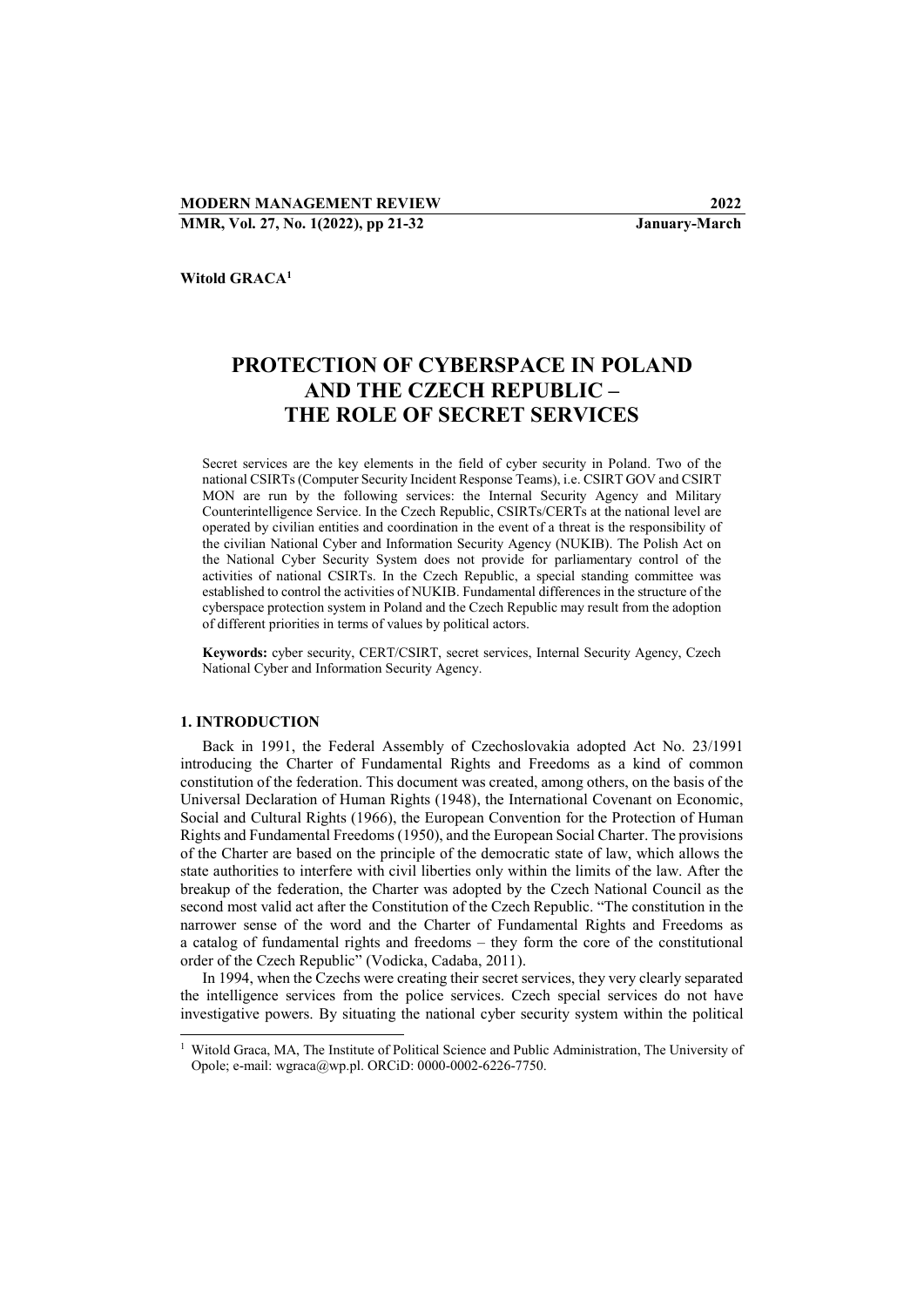system of the republic, Czech politicians placed it outside the secret services in a civilian office established for this purpose and controlled by the parliament.

Within the Polish political system, the processes of developing secret services were different and ultimately led to a continuous increase in their powers. It can be argued that the actors of the Czech political system implement the principles of the democratic state of law or liberal democracy in practice, even with regard to such a sensitive issue in the modern world as the protection of cyberspace. It seems that the model adopted in this respect in Poland goes in a completely different direction.

The aim of the research presented in this article was to compare the systemic and political positioning of cyber security protection in the political systems of Poland and the Czech Republic in the context of the role of secret services, relations between entities performing tasks in this area and the executive and legislative authorities, and the protection of civil rights and freedoms. The analysis used comparative studies "in which at least two cases are examined in at least one aspect" (Karpiński, 2006) and "in which data from more than one culture are compared. [with] data collected in more than one country or state" (Nowak, 2007) as the basic research method and system analysis. The cyber security protection system was treated as a subsystem of the political system of a given country.

## 2. SECRET SERVICES IN THE CYBER SECURITY SYSTEM IN POLAND – THE INTERNAL SECURITY AGENCY AND THE MILITARY COUNTERINTELLIGENCE SERVICE

In Poland, to manage risk at the national level, implement tasks to counteract cyber threats of a cross-sectional and cross-border nature, handle reported incidents, in accordance with Art. 26 of the Act on the National Cyber Security System (The Act, 2018), which constitutes an implementation of Directive (EU) 2016/1148 of the European Parliament and of the Council of 6 July 2016 concerning measures for a high common level of security of network and information systems across the Union (the so-called NIS Directive), three national Computer Security Incident Response Teams (CSIRTs) have been established: CSIRT MON, CSIRRT NASK, and CSIRT GOV.

CSIRT GOV is run by the Head of the Internal Security Agency (ABW). Leading the CSIRT GOV team is not the only task of the Internal Security Agency in the field of cyber security. The provisions applying to cyber security are those of Art. 5 Paragraph 2a of the Act on the ABW and AW (Foreign Intelligence Agency), which stipulates that the tasks of the Internal Security Agency include

identification, prevention, and detection of threats to security, significant from the point of view of the continuity of the functioning of the state's ICT systems of public administration bodies or the system of ICT networks covered by the uniform list of objects, installations, devices, and services included in the critical infrastructure, as well as ICT systems of the owners and holders of objects, installations or devices of the critical infrastructure referred to in Art. 5b Paragraph 7 point 1 of the Act of 26 April 2007 on crisis management (Journal of Laws of 2018, Items 1401 and 1560) (The Act on the Internal Security Agency and Foreign Intelligence Agency, 2002).

In turn, via the Act on the National Cyber Security System, Art. 32aa was introduced to the Act on ABW and AW, on the basis of which an early warning system was created in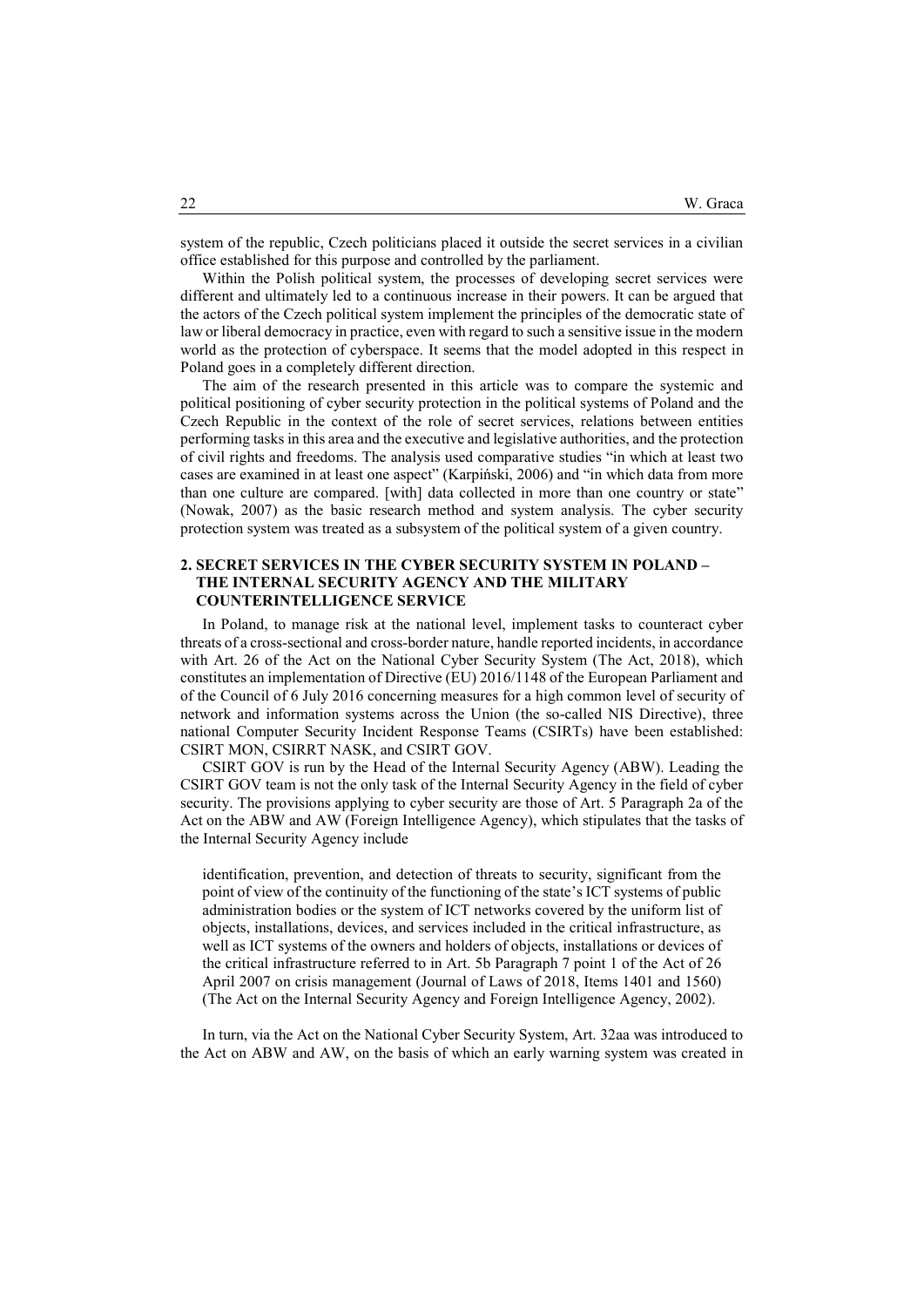public administration entities and those included in the critical infrastructure in order to prevent terrorist attacks (The Act on the National Cyber Security System, 2018). This article gives the ABW the right to conduct "security assessments" in the abovementioned entities. They are to be conducted in accordance with a set plan, but also on an ad hoc basis. The manner in which these activities are carried out by the ABW is indicated in Paragraphs 4 and 8 of art. 32a:

4. The security assessment consists in carrying out security tests of the ICT system in order to identify vulnerabilities, understood as weaknesses of the resource or security of the ICT system which may be exploited by a threat, affecting the integrity, confidentiality, accountability, and availability of this system (The Act on the ABW and AW, art. 32a paragraph 4.)

Until 2019, CSIRT MON was operated exclusively by the Military Counterintelligence Service (SKW) (The official site of the Ministry of National Defense, 2018). This situation changed in 2020, when, on the basis of Decision No. 58/MON of the Minister of National Defense, Maciej Materka, the Head of the Military Counterintelligence Service, became the new Plenipotentiary of the Minister of National Defense for cyberspace security. The competencies of the new Plenipotentiary included the performance of the tasks referred to in Art. 51 of the Act of 5 July 2018 on the National Cyber Security System, as well as the coordination of cooperation with the National Cyberspace Security Center (NCBC), whose designated sections have been the core of the CSIRT MON and the SKW since 2020. Currently, it is these two institutions from the structures of the Ministry of National Defense (MON), with appropriate expert resources, that jointly carry out tasks in the field of combating threats and ensuring security in cyberspace (The official site of CSIRT MON, 2020).

## 3. SECRET SERVICES IN THE CYBER SECURITY SYSTEM IN THE CZECH REPUBLIC

The Cyber Security Act in the Czech Republic (Zákon č. 181/2014 Sb., o kybernetické bezpečnosti) was adopted on 29 August 2014 and entered into force on 1 January 2015. In the Czech Republic, completely different legal and organizational solutions have been adopted than in Poland. The Computer Emergency Response Teams (CERTs) listed in the Czech Cyber Security Act, which operate at the national level, were not established on the basis of the structures of special services, but are completely civil structures, which however does not mean that special services are excluded from this system. The national cyber security system in the Czech Republic consists of:

# 3.1. The governmental CERT unit of the Czech Republic – National Cyber and Information Security Agency (Národní úřad pro kybernetickou a informační bezpečnost – NÚKIB)

Since 2017, the National Cyber and Information Security Agency (Národní úřad pro kybernetickou a informační bezpečnost – NÚKIB) has been responsible for cyber security issues in the Czech Republic. Until 2017, tasks in the field of cyber security were performed by the National Cyber Security Center (Národní centrum kybernetické bezpečnosti – NCKB), which was established pursuant to the Resolution of the Council of Ministers No.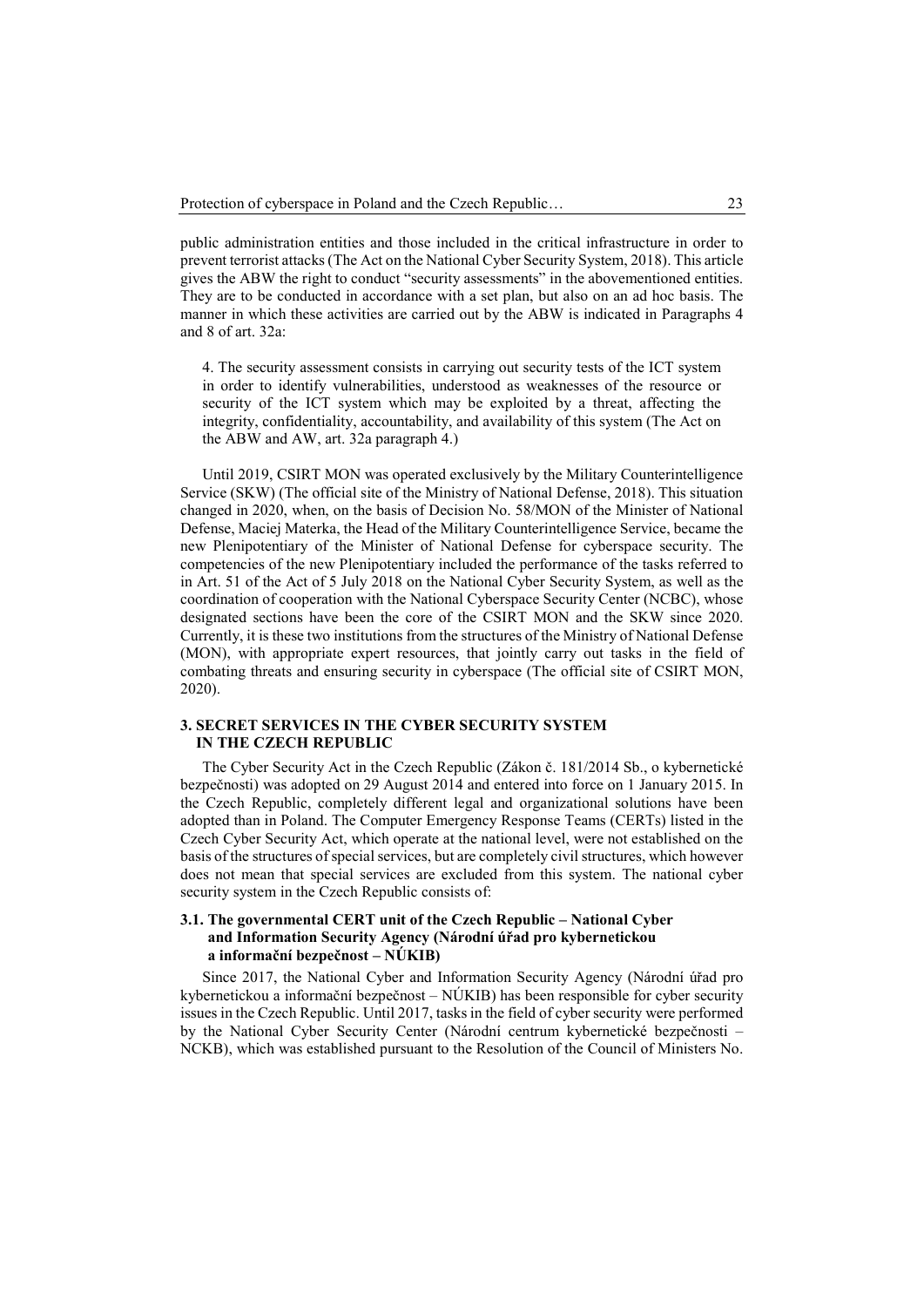781 of 19 October 2011 (Usnesení vlády č. 781 ze dne 19.10.2011). The Agency (NÚKIB) was established on 1 August 2017 on the basis of Act No. 205/2017 on Cyber Security (Zákon č. 205/2017 Sb.), which amended Act No. 181/2014 (Zákon č. 181/2014 Sb.). NÚKIB is currently the central administrative body for cyber security, including the protection of classified information in IT and ICT systems and in the field of cryptographic protection. NÚKIB constitutes the governmental computer security incident response team (CERT) of the Czech Republic and cooperates with foreign CERTs and CSIRTs as part of its activities.

Meanwhile, the national CERT in the Czech Republic is operated by the CZ.NIC Association. This organization operates under an agreement concluded with the National Cyber and Information Security Agency (NÚKIB). The association is also responsible for leading the national CSIRT.CZ incident response team. The association consists of legal entities that are Internet providers in the Czech Republic. The association has been operating since 1998 and currently has 116 members. The main tasks of the association include keeping a register of Romains registered under the CZ domain, securing the functioning of the CZ domain at the highest level, and conducting training and educational activities (The official site of the Nic.cz Association, Registr domén CZ).

The director of NÚKIB participates in the meetings of the National Security Council (BRS) and is a member of the Cyber Security Committee, which is the BRS's permanent working body for coordinating, planning, and ensuring cyber security of the Czech Republic. Since 2016, the Czech Republic has maintained in its diplomatic representations in the USA and Israel the so-called cyber attaches, diplomats with the rank of counselors, whose task is to establish direct contacts in the field of cyber security with state and private entities in these countries (Zpráva o činnosti Národního bezpečnostního úřadu, 2016).

## 3.2. Security Information Service (Bezpečnostní informační služba – BIS)

As part of its activities, BIS deals with threats to the security of the Czech Republic's communication infrastructure in the field of cyber security. The tasks of BIS include, for example, investigating various types of electronic attacks aimed at objects of the critical infrastructure, places where classified information is stored, etc. The service collects and analyzes all information regarding real and potential threats and risks related to the use of strategic information in communication systems, the destruction of or the breach in which could seriously affect the security and economic interests of the republic. It concerns computer systems of offices, public administration institutions, and other legal entities that are classified as critical infrastructure. Due to its activities, BIS checks various types of Internet forums where illegal transactions of selling sensitive data take place, or which may serve as contact points or ordering services related to an illegal activity consisting in conducting attacks or obtaining classified information.

The service does not deal with proceedings in the field of industrial security or tasks related to the security of ICT systems (The official site of the Security Information Service, Bezpečnostní informační služba).

# 3.3. Office for Foreign Relations and Information (Úřad pro zahraniční styky a informace – UZSI)

Czech civil intelligence – the Office for Foreign Relations and Information, which formally functions within the Czech Ministry of the Interior, conducts analytical activities in the field of cyber security.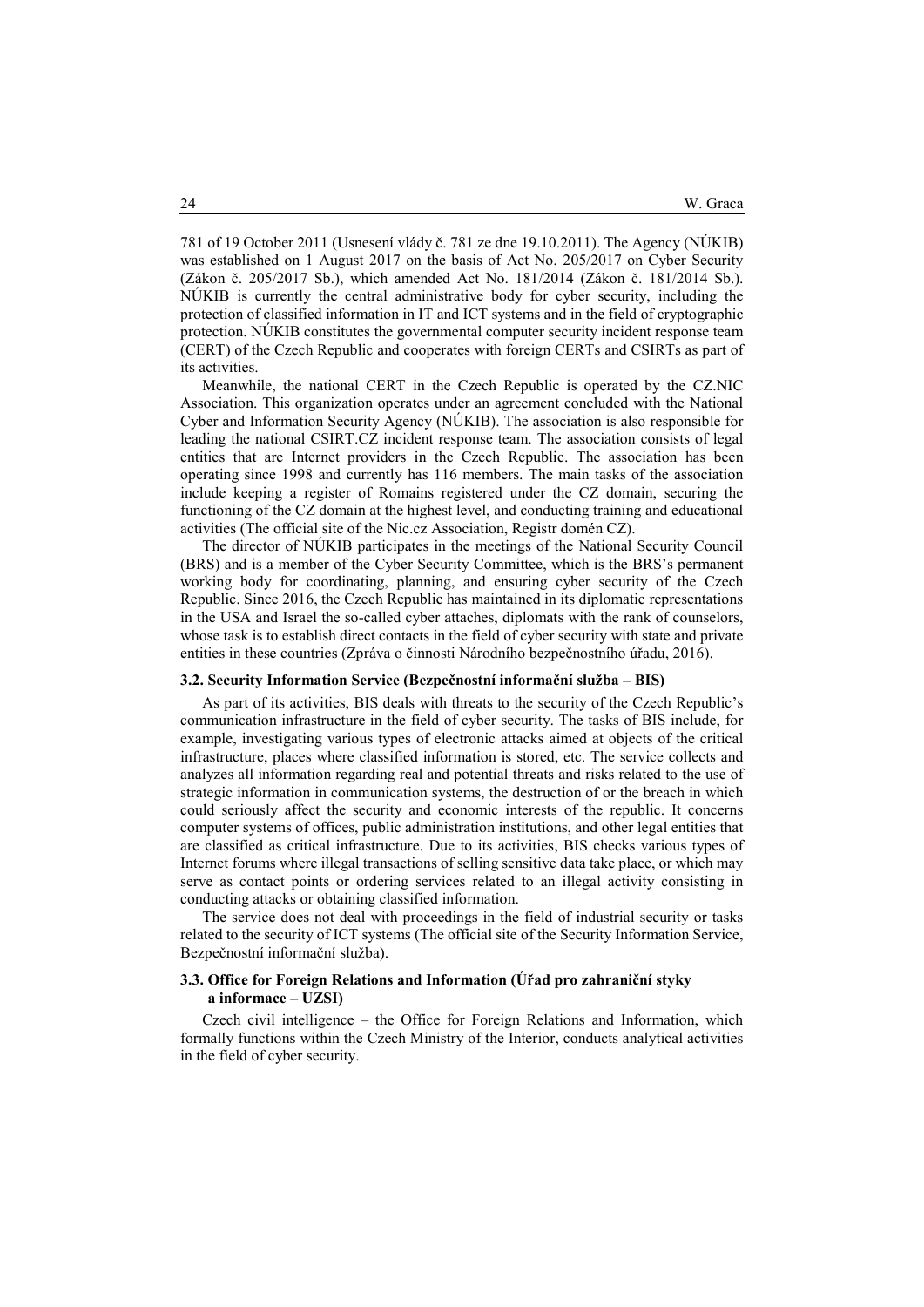## 4. ACTIVITIES WITHIN THE MILITARY SPHERE IN THE FIELD OF CYBER DEFENSE OF THE CZECH REPUBLIC AND POLAND

The Cyber Defense Strategy of the Czech Republic for the years 2018–2022 constitutes a separate document. The difference between cyber defense and cyber security is explained in the introduction to the strategy. According to this stance, ensuring cyber defense should be understood in the context of the comprehensive concept of state defense described in the Act on Ensuring the Defense of the Republic (Zákon o zajišťování obrany České republiky), which regulates all necessary activities aimed at ensuring sovereignty, territorial integrity, the principles of democracy and rule of law, and protection of citizens' lives and property against external aggression (Zákon č. 222/1999 Sb., Zákon o zajišťování obrany České republiky). Contrary to defense, cyber security is understood as a set of measures and activities aimed at protecting the state's cyberspace. These measures may be of legal, organizational, training, or technical nature, etc. The purpose of applying particular measures is to ensure confidentiality, integrity, and availability of information and data in the state's cyberspace.

The strategy is divided into an open and a secret part. The open part presents the basic vision and specific goals, the implementation of which is to significantly increase the defense potential of the republic. The applied measures are, in the assumption of the authors, to take into account the fact that one of the fundamental protected goods is the preservation and defense of fundamental rights and freedoms. The proposed defense measures were designed in line with the principles of proportionality so that the Czech Republic would remain a democratic and safe state (The official site of the Czech Army, Strategie kybernetické obrany ČR).

In accordance with the decision of the government of the Czech Republic of 2015, cyber defense was entrusted to the Military Intelligence (Vojenské zpravodajství). This service is the only Czech military intelligence service within which military intelligence and counterintelligence operate. The National Cybernetic Operations Center (Národní centrum kybernetických operací – NCKO) was established within the structure of this service. Meanwhile, within the Czech armed forces, cyber defense is handled by the Cybernetic Forces and Information Operations Headquarters (Velitelství kybernetických sil a informačních operací). Both of these institutions closely cooperate.

In Poland, the basic document in the field of cyber security which remained in force until 2019, i.e. the National Framework of Cyber Security Policy of the Republic of Poland for the years 2017–2022 for Specific Objective 2 – Strengthening the ability to counteract cyber threats, referred to military activities in cyberspace as follows:

The Polish Armed Forces, as basic elemenst of the state defense system, must operate in cyberspace as effectively as in the air, on land and at sea. The ability to conduct a full range of military activities in cyberspace must therefore include: identification of threats, protection and defense of ICT systems, and combating sources of threats (https://www.gov.pl, The National Framework of Cyber Security Policy of the Republic of Poland for the years 2017–2022).

In February 2019, a plenipotentiary of the Ministry of National Defense for the establishment of cyberspace defense troops was appointed. Until the establishment of these troops, cyber defense is to be handled by the National Cyberspace Security Center. The unit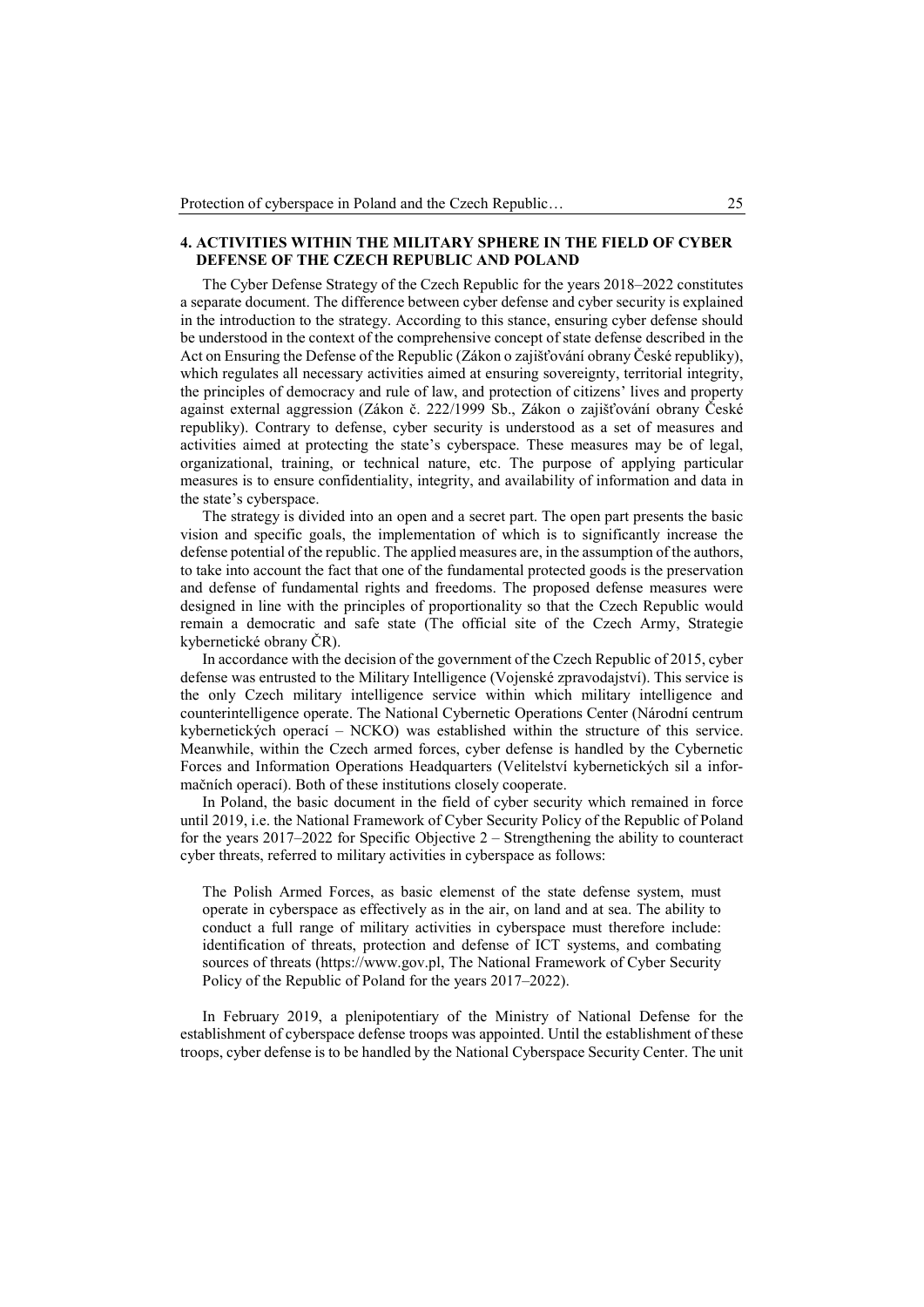was created as a result of the merger of two institutions responsible for ICT security in the army – the National Center for Cryptology and the Information Technology Inspectorate. The tasks of the National Cyberspace Security Center include, inter alia, consolidation of the competencies and resources of the Ministry of National Defense in the field of cryptology (The official site of the Ministry of Digital Affairs). In addition to the abovementioned unit, the Cybernetic Operations Center operated as part of the cyber defense of the Republic of Poland. The Center constitutes a military unit specialized in the full range of military activities and operations in cyberspace. It is the only such unit in the Ministry of National Defense. The Cyberspace Defense Forces are to be formed on the basis of the Center (The official site of the Cybernetic Operations Center, 2018).

## 5. THE ROLE OF THE PRIME MINISTER IN THE CYBER SECURITY SYSTEM

In the Czech Republic, the highest body coordinating cyber security activities at the governmental level is the National Security Council (Bezpečnostní rada státu – BRS). The Council was established on the basis of Article 9 of Act No. 110/1998 on the Security of the Czech Republic (Ustavní zákon č. 110/1998 Sb., o bezpečnosti České republiky). It is composed of the prime minister and other appointed members of the Council of Ministers. The President of the Czech Republic not only has the right to participate in the meetings of the council, but s/he may also require information from its members and discuss issues that fall within his/her competence.

The Director of the National Cyber and Information Security Agency regularly participates in the meetings of the National Security Council and is a member of the Cyber Security Committee, which is the BRS's permanent working body for coordinating the planning of projects ensuring cyber security of the Czech Republic.

In Poland, the Cyber Security Council operates at the Council of Ministers. It constitutes a consultative and advisory body on cybersecurity matters which is chaired by the Prime Minister. The meetings of the Council are attended, inter alia, by the Head of the Internal Security Agency and the Head of the Military Counterintelligence Service (The Act of 5 July 2018 on the National Cyber Security System, art. 66 paragraph 4).

#### 6. CONTROL OF THE PARLIAMENT

In the Czech Republic, the National Cyber and Information Security Agency (Národní úřad pro kybernetickou a informační bezpečnost – NÚKIB) is subject to the control of the Chamber of Deputies under § 24a of the Cyber Security Act (Zákon o kybernetické bezpečnosti, 2014), which for this purpose appoints a relevant control body in form of a committee. The committee consists of at least 7 members. The Chamber determines the composition of the committee so that every parliamentary club is represented in it. While exercising their mandate, members of the committee have the right to enter the premises of the agency. The deputies are then accompanied by the director of the agency or an employee designated by him/her. The director of the agency submits the following documents to the members of the control body: information on the activities of the agency, draft budget of the agency, evidence necessary to control the implementation of the agency's budget, and internal regulations of the agency. At the request of the committee, the director also provides information on particular security incidents in the field of critical infrastructure, significant information systems, and information systems of key service providers. If the control body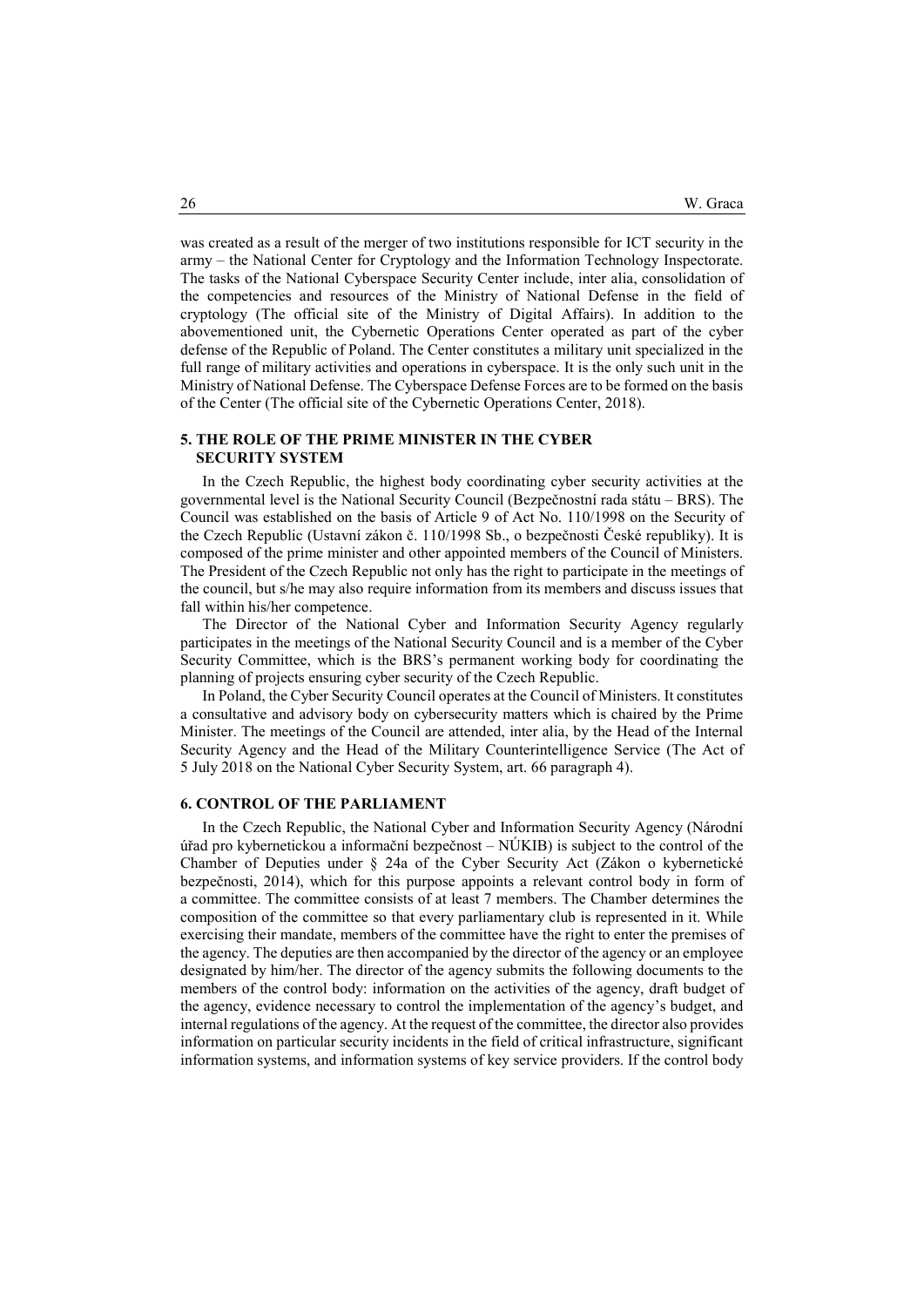finds that the agency unlawfully restricts or threatens civil rights and freedoms or if the decisions of the agency are defective, the body has the right to demand explanations from the director. The director of the agency is obliged to report to the prime minister any violation of the law, especially in the field of the Cyber Security Act and the Act on Protection of Classified Information, committed by an employee during the performance of his/her duties.

In the Polish Act on the National Cyber Security System, there are no regulations relating to the control of the system by the parliament.

#### 7. DIFFERENCES IN CYBER SECURITY STRATEGY

In 2013, works on a cyber security strategy for the years 2015–2020 began in the Czech Republic. The strategy was accompanied by the Cyber Security Action Plan for the years 2015–2020. The strategy for the years 2015–2020 is not only a vision but also a list of principles that will be followed by the authorities and offices of the republic in the course of attaining their goals. The main principles listed in the document are: protection of fundamental human rights and freedoms and the principles of the democratic state of law, as well as building trust and cooperation between the public and private sectors and civil society. In this context, the strategy states that one of the basic principles of operation of the National Security Agency (the predecessor of the National Cyber and Information Security Agency) in terms of ensuring cyber security is the protection of fundamental rights (https://www.govcert.cz, Národní strategie kybernetické bezpečnosti). In turn, the latest strategy in this area places great emphasis on cooperation with allies, education, and expansion of the expert base ( https://nukib.cz, Národní strategie kybernetické bezpečnosti 2020–2025).

In Poland, until 2019, the basic document in the field of cyber security was the National Framework of Cyber Security Policy of the Republic of Poland for the years 2017–2022. This document was adopted by the Resolution of the Council of Ministers of 27 April 2017 and constitutes a kind of strategy. Throughout the text, there are only two passages relating to civil rights and freedoms:

By taking steps to implement the National Framework of Cyber Security Policy, the Government shall fully respect the right to privacy and take the position that the free and open Internet is an important element of the functioning of the modern society (https://www.gov.pl, The National Framework of Cyber Security of the Republic of Poland for the years 2017–2022)

## and furthermore:

The mechanisms of the information exchange system shall be constructed in such a way as to ensure the protection of the interests of the participating entities, including the protection of business secrets, protection of the image, and protection of other essential values (https://www.gov.pl, The National Framework of Cyber Security of the Republic of Poland for the years 2017–2022).

The National Framework has been replaced by the Cyber Security Strategy of the Republic of Poland for the years 2019–2024. The main goal of this strategy is to increase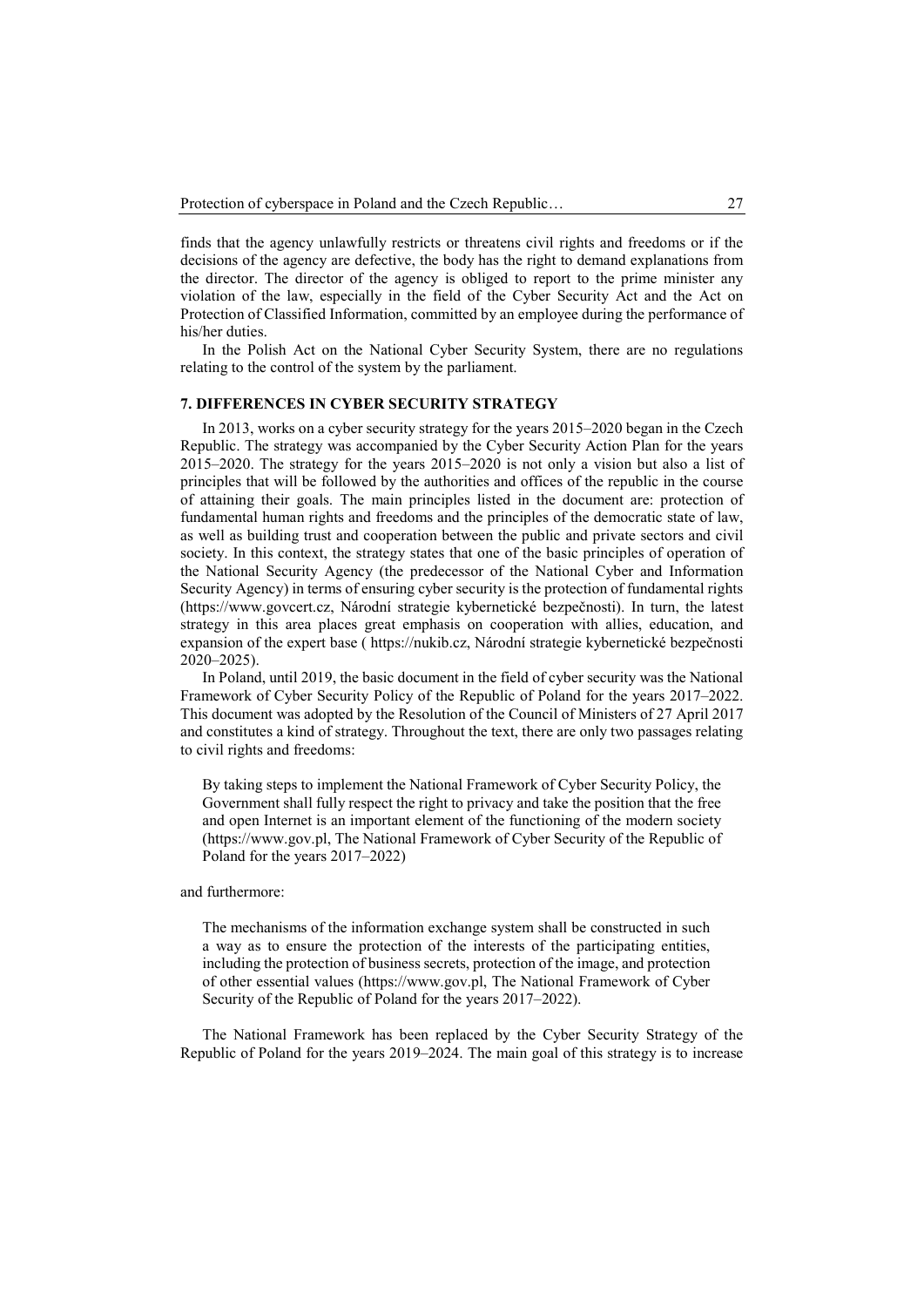the level of resistance to cyber threats and the level of information protection in the public, military, and private sectors, and to promote knowledge and good practices enabling citizens to better protect their information. The latest strategy also states that "government actions will be undertaken with respect for the rights and freedoms of citizens and by building trust between individual market sectors and public administration" (https://www.gov.pl, Cyber Security Strategy of the Republic of Poland for the years 2019–2024).

## 8. PROTECTION SYSTEMS IN EUROPE

There are different cyberspace protection systems in place in Europe. The most centralized system in this area operates in France. At the same time, France is the only country in the European Union where the development of offensive capabilities enabling the support of military operations has been included in the objectives of cyber security policy. The entity responsible for cyber security policy is the government, and personally the prime minister. Activities in this field are conducted through the General Secretariat for Defense and National Security. The body responsible at the operational level is the National Agency for the Security of Information Systems – ANSSI. The IT Systems Security Operational Center – COSI operates within the structure of the said agency. Meanwhile, CERT operates under the authority of this center. Cyber defense of the entire military sphere is situated within the scope of the Ministry of Defense, and the coordinating body is the specialized Cyber Defense Division (Mickiewicz, 2017).

Great Britain and the Federal Republic of Germany have created rather decentralized cyberspace defense systems. In Great Britain, the central coordinating body is the National Cyber Security Center (NCSC) (CyberDefence24, UK: Inauguracja Narodowego Centrum Cyberbezpieczeństwa). The parent body of the NCSC is the British radio intelligence agency, the Government Communications Headquarters (GCHQ). The executive bodies of the British system are the department of the main ministries. In addition to NCSC, the cyber protection system also includes the Center for the Protection of National Infrastructure (CPNI), responsible for the development of guidelines for managers of objects and elements of the critical infrastructure, and the National Technical Information Office as a coordinator of providing information on the security of critical infrastructure. The units meant to fight specific threats are CERTs (Mickiewicz, 2017).

In the Federal Republic of Germany, there are federal bodies that coordinate and conduct activities in the field of cyberspace protection. The activities in this field are managed by the Federal Government Plenipotentiary for Telecommunications. The function of the forum coordinating cooperation between the administrative and economic spheres is performed by the National Cyber Security Council. The council is composed of representatives of federal ministries: of foreign affairs, internal affairs, national defense, economy, finance, justice and education, the ICT Planning Council, and the delegates of federal state authorities. At the operational level, threats to cyber security are dealt with by the National Center for Counteracting Threats to Cyberspace – NCAZ. The supervision over the center is carried out by the Federal Office for Information Security – BSI (Gesetz über das Bundesamt für Sicherheit in der Informationstechnik, 2009). The NCAZ coordinates the cooperation of federal institutions and federal states in the field of cyberspace protection. At the federal level, these entities include the Federal Office for the Protection of the Constitution (civil counterintelligence – BfV), the task of which is to detect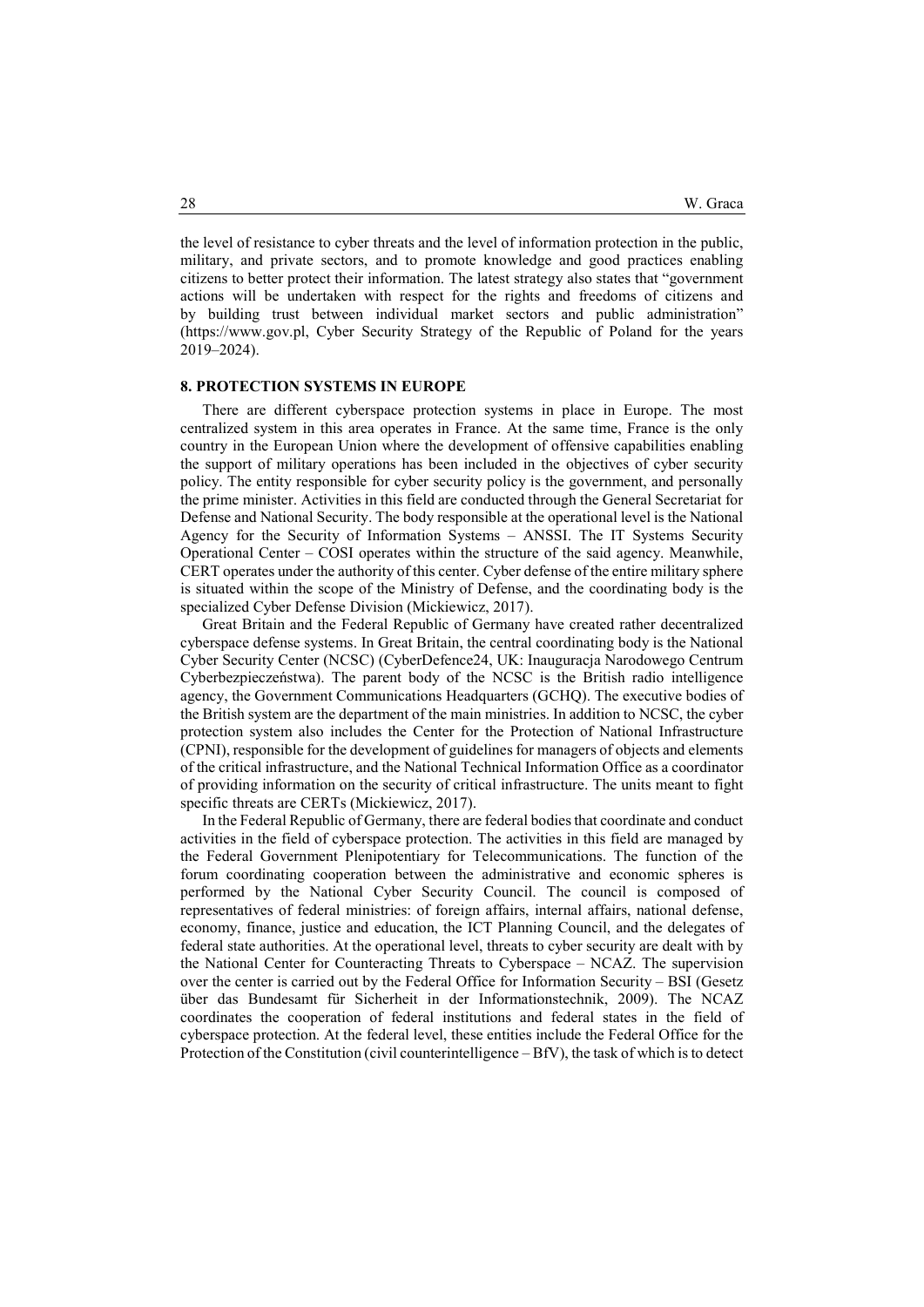the initiators of a possible attack, the Federal Office for Civil Protection and Disaster Assistance, Federal Criminal Police Office (BKA), Customs Investigation Bureau, Federal Police, Federal Intelligence Service (BND), and military counterintelligence (Mickiewicz, 2017). The prosecution of the perpetrators of attacks is the responsibility of law enforcement, in particular the police, the BKA, the BfV, and the BSI.

As it seems, the cyber security system in the Czech Republic in the institutional sphere is the closest to the German model. There is one civil office functioning in the system which oversees the entire issue. Secret services are involved in the protection of cyber security, but they perform different tasks in this area, mainly consisting in detecting the perpetrators of hacker attacks or other criminal, espionage, or terrorist events. In the case of the Czech Republic, following the example of German solutions in the process of creating institutions related to security has quite a long tradition. According to Ladislav Pokorny, the first Czech secret service after 1990 was named similarly to the German Office for the Protection of the Constitution (Pokorný, 2012), and furthermore,

the inspiration derived from the German model of civil counterintelligence (BfV) is visible to some extent in Czech legislation to this day (a narrower concept of the competence of secret services, in the sense of preserving only the informational function, imperative of not concentrating powers, lack of executive powers)" (Pokorný, 2012). One can also add here what Pokorny does not mention, i.e. the enormous emphasis in all planning documents and laws on securing civil rights and freedoms as the basic values of liberal democracy. The very first program of the Civic Forum referred to these values: "the Czechoslovak Republic must be the democratic state of law in the spirit of Czechoslovakian statehood tradition and in the spirit of the applicable international principles, contained primarily in the Universal Declaration of Human Rights and the International Covenant on Civil and Political Rights (https://www.rozhlas.cz, 1989, Co chce Občanské fórum?, Deset pražských dnů, 17 – 27 listopad 1989, Dokumentace).

It is difficult to compare the Polish cyber security protection system with other systems in Europe. It can only be said that, like in Germany and Great Britain, it is a decentralized system. However, in none of the abovementioned systems do the secret services play such an institutionally dominant role. Only in Great Britain does the coordination body rely on radio intelligence. This may be due to the fact that the development of the Polish security sector went in a completely different direction than that of the Czech Republic. At the very beginning of the transformation in 1989 and 1990, the secret service structures were not separated from the Ministry of the Interior. The services were not deprived of their investigative powers. In later years, only the competencies and powers of the secret services were expanded. Perhaps these processes indicate that in Poland the values of liberal democracy have never taken root in the practice of political life.

#### 9. CONCLUSIONS

1. On the basis of the comparative analysis, it can be concluded that within the political systems of Poland and the Czech Republic, completely different organizational solutions in the field of cyber security have been adopted. In Poland, once again, after granting special services the powers related to the implementation of tasks related to the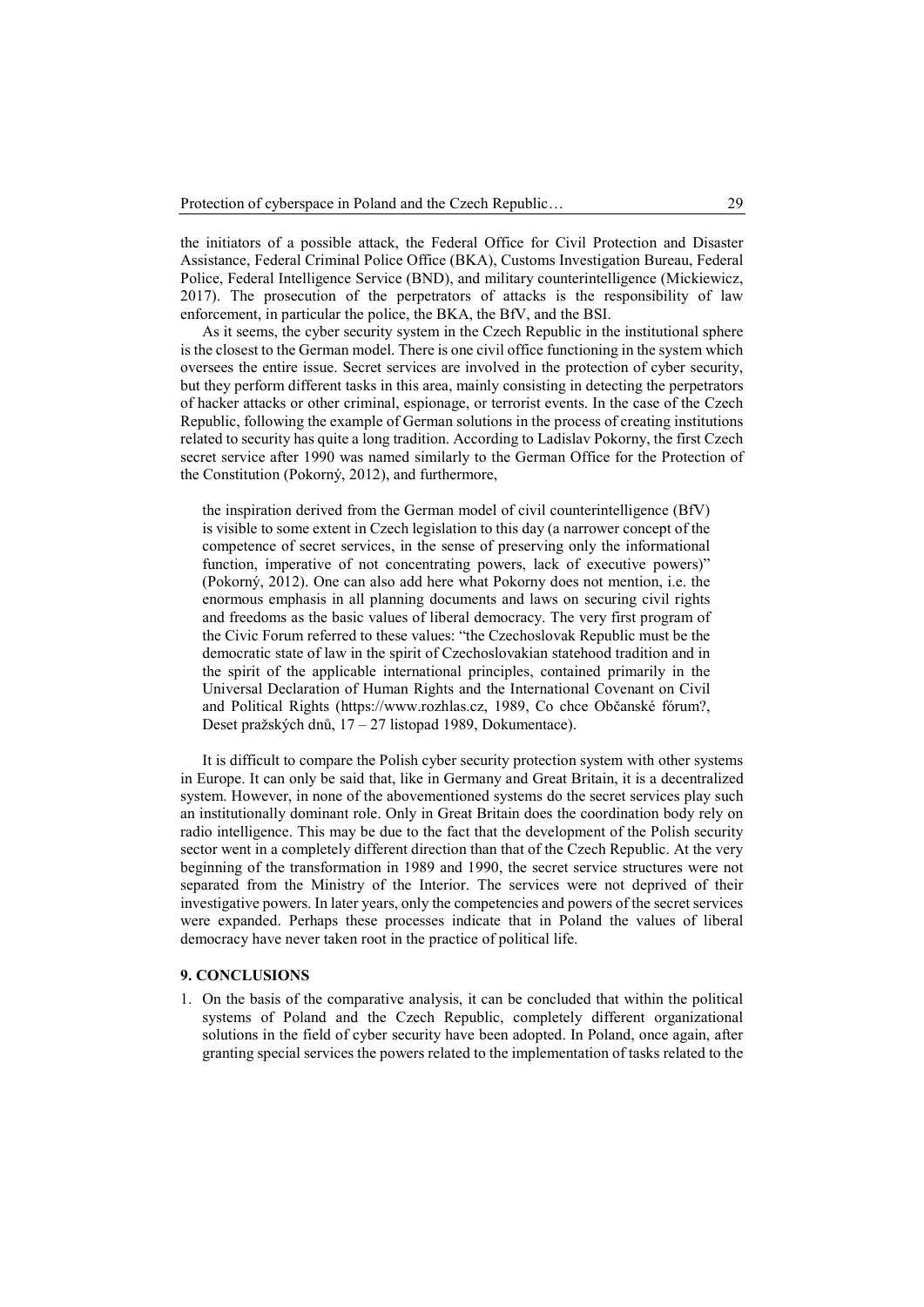protection of classified information, their powers have been extended, this time in the field of cyberspace protection. This task involves the acquisition and processing of tremendous amounts of information in virtually all spheres of life and the interference with civil rights and freedoms. At the same time, the supervisory role in the field of cyber security has been assigned to the executive branch. Polish regulations do not take into account the role of the parliament in controlling the cyber security system.

- 2. In the Czech Republic, a completely different model from the Polish one was adopted. A civilian central office has been established to protect cyberspace and is controlled by a special parliamentary committee. Cyber security has also been clearly separated from cyber defense dealt with by the military. The protection of human rights and civil liberties is very strongly emphasized in all planning documents of strategic importance. It seems that practically since the establishment of the Czech Republic, there has been a consensus among the Czech political elite not to extend the powers of secret services and other entities in the internal security sector. However, the protection of the principles of the democratic state of law does not lead to chaos in this crucial aspect of state security that is cyber security.
- 3. The internal security sector is created by the political system and by ruling parties and politicians, but behind them are the values adopted in a given country. The process of building the internal security sector visible in the Czech Republic, consisting in a very clear separation of the activities of secret services from typically investigative activities, the imperative of not concentrating powers and thus also sensitive information and data in a single state institution, which is present in all planning documents, strategies, and laws, as well as the emphasis on the protection of civil rights and freedoms, common to the entire Czech political elite, prove that the values of liberal democracy in the Czech political system are deeply rooted and their observance is obvious. Adopted in Poland as soon as in 1990 by the democratic opposition and continued in the following years, the model, which is different from the Czech one and consists in extending the powers and competencies of secret services, may prove that some other model of democracy is being built in Poland.

#### **REFERENCES**

Banasiński, C., ed. (2018). Cyberbezpieczeństwo. Zarys wykładu. Warszawa: Wolters Kluwer.

- Co chce Občanské fórum?, Deset pražských dnů, 17 27 listopad 1989, Dokumentace [access: 13.02.2020]. Access on the internet: https://www.rozhlas.cz/17listopad/dokumenty/ \_zprava/644374
- Cyber Security Strategy of the Republic of Poland for the years 2019–2024 [access: 11.10.2021]. Access on the internet: https://www.gov.pl/web/cyfryzacja/strategia-cyberbezpieczenstwarzeczypospolitej-polskiej-na-lata-2019-2024
- CyberDefence24, UK: Inauguracja Narodowego Centrum Cyberbezpieczeństwa. "Ważna współpraca z sektorem prywatnym" [access: 12.02.2020]. Access on the internet: https://www.cyberdefence24.pl/uk-inauguracja-narodowego-centrumcyberbezpieczenstwa-wazna-wspolpraca-z-sektorem-prywatnym
- Directive (EU) 2016/1148 of the European Parliament and of the Council of 6 July 2016 concerning measures for a high common level of security of network and information systems across the Union [access:14.08.2019]. Access on the internet: https://eur-lex. europa.eu/legal-content/PL/TXT/PDF/?uri=CELEX:32016L1148&from=PL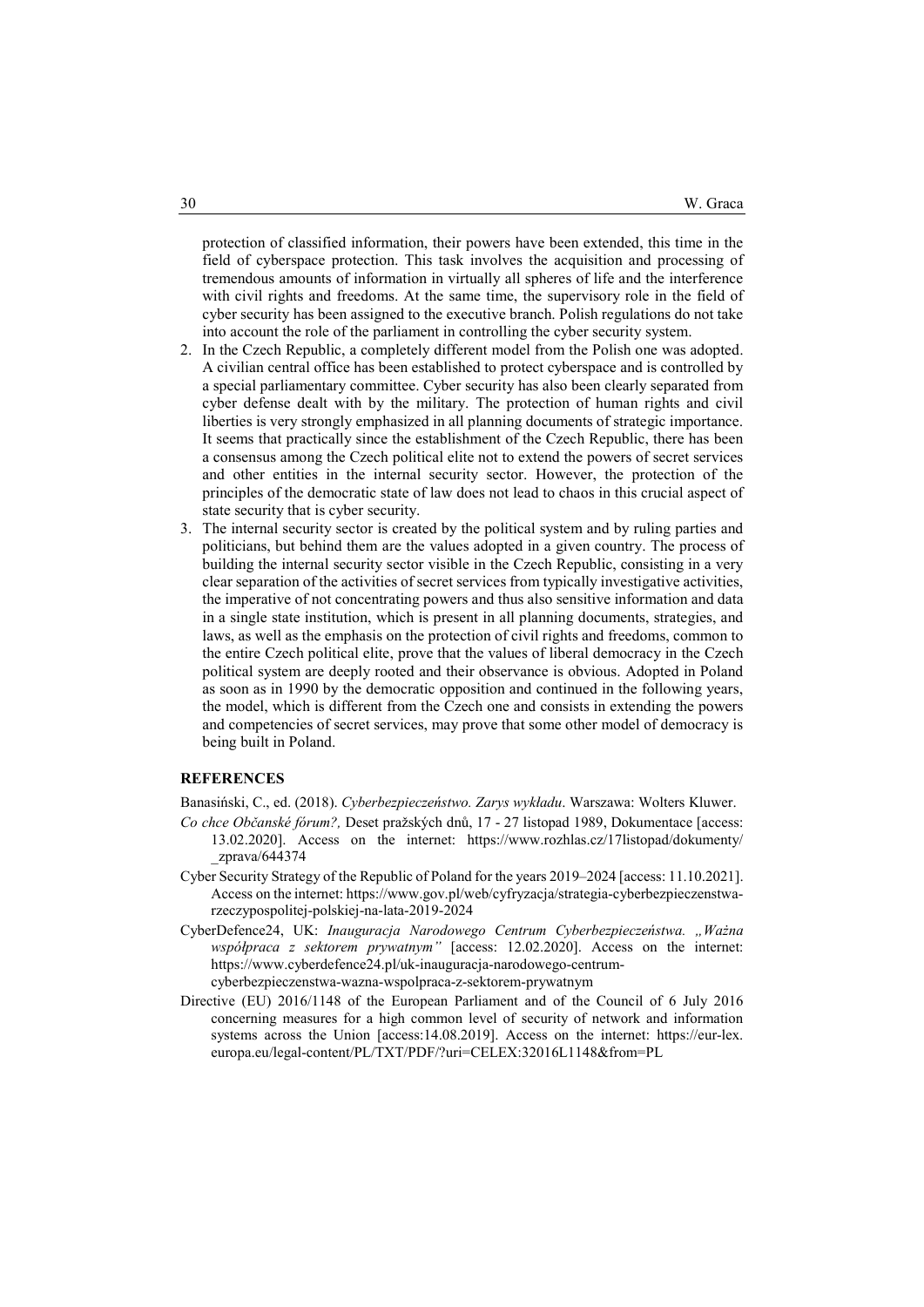- Gesetz über das Bundesamt für Sicherheit in der Informationstechnik [access: 12.02.2020]. Access on the internet: https://www.gesetze-im-internet.de/bsig\_2009/
- Karpiński, J. (2006). Wprowadzenie do metodologii nauk społecznych. Warszawa: Wydawnictwo Wyższej Szkoły Przedsiębiorczości i Zarządzania.
- Mickiewicz, P. (2017). System bezpieczeństwa cybernetycznego państw europejskich. Analiza porównawcza. "Rocznik Bezpieczeństwa Międzynarodowego", 2017 [access: 12.02.2020]. Access on the internet: file:///C:/Users/wgraca/Downloads/2017\_1\_4.pdf
- Národní strategie kybernetické bezpečnosti [access: 22.05.2019]. Access on the internet: https://www.govcert.cz/download/gov-cert/container-nodeid-998/nskb-150216-final.pdf
- Národní strategie kybernetické bezpečnosti 2020-2025 [access: 11.10.2021]. Access on the internet: https://nukib.cz/download/publikace/strategie\_akcni\_plany/narodni\_strategie\_ kb\_2020-2025\_%20cr.pdf
- Nowak, S. (2007). Metodologia badań społecznych. Warszawa: Wydawnictwo Naukowe PWN.
- Pokorný, L. (2012). Zpravodajské służby. Praha: Auditorium.
- Strategie kybernetické obrany ČR [access: 2.08.2019]. Access on the internet: http://www. acr.army.cz/assets/informacni-servis/zpravodajstvi/strategie-kyberneticke-obrany.pdf
- The Act of 24 May 2002 on the Internal Security Agency and Foreign Intelligence Agency (Journal of Laws of 2002 No. 74, item 676) [access: 5.08.2019]. Access on the internet: http://prawo.sejm.gov.pl/isap.nsf/download.xsp/WDU20020740676/U/D20020676Lj.pdf
- The Act of 30 August 2011 amending the act on martial law and the powers of the Supreme Commander of the Armed Forces and the rules of his subordination to the constitutional bodies of the Republic of Poland and some other acts (Journal of Laws No. 222, item 1323) [access: 14.08.2019]. Access on the internet: http://prawo.sejm.gov.pl/isap.nsf/ DocDetails.xsp?id=WDU20112221323
- The Act of 5 July 2018 on the National Cyber Security System (Journal of Laws of 2018, item 1560) [access: 4.08.2019]. Access on the internet: http://prawo.sejm.gov.pl/isap.nsf/ download.xsp/WDU20180001560/O/D20181560.pdf
- The National Framework of Cyber Security of the Republic of Poland for the years 2017–2022 [access:13.08.2019]. Access on the internet: https://www.gov.pl/documents/31305/0/ krajowe\_ramy\_polityki\_cyberbezpieczenstwa\_rzeczypospolitej\_polskiej\_na\_lata\_2017\_- \_2022.pdf/0bbc7a32-64df-b45e-b08c-dac59415f109.
- The official site of the Czech Military Intelligence [access: 23.05.2019]. Access on the internet: https://www.vzcr.cz/kyberneticka-obrana-46
- The official site of the Ministry of Digital Affairs [access: 13.08.2019]. Access on the internet: https://www.gov.pl/web/obrona-narodowa/narodowe-centrum-kryptologii
- The official site of the Ministry of National Defense [access: 4.08.2019]. Access on the internet: https://www.cyber.mil.pl/articles/o-nas-f/2018-11-20m-suzba-kontrwywiaduwojskowego/
- The official site of the Nic.cz Association. Registr domén CZ [access: 9.05.2019]. Access on the internet: https://www.nic.cz/page/351/
- The official site of the Security Information Service (Bezpečnostní informační služba) [access: 9.05.2019). Access on the internet: https://www.bis.cz/kyberneticka-bezpecnost/
- Usnesení vlády č. 781 ze dne 19.10.2011, Ustavení Národního bezpečnostního úřadu gestorem problematiky kybernetické bezpečnosti a národní autoritou pro tuto oblast [access: 9.05.2019]. Access on the internet: https://apps.odok.cz/zvlady/usneseni/-/usn/2011/781.